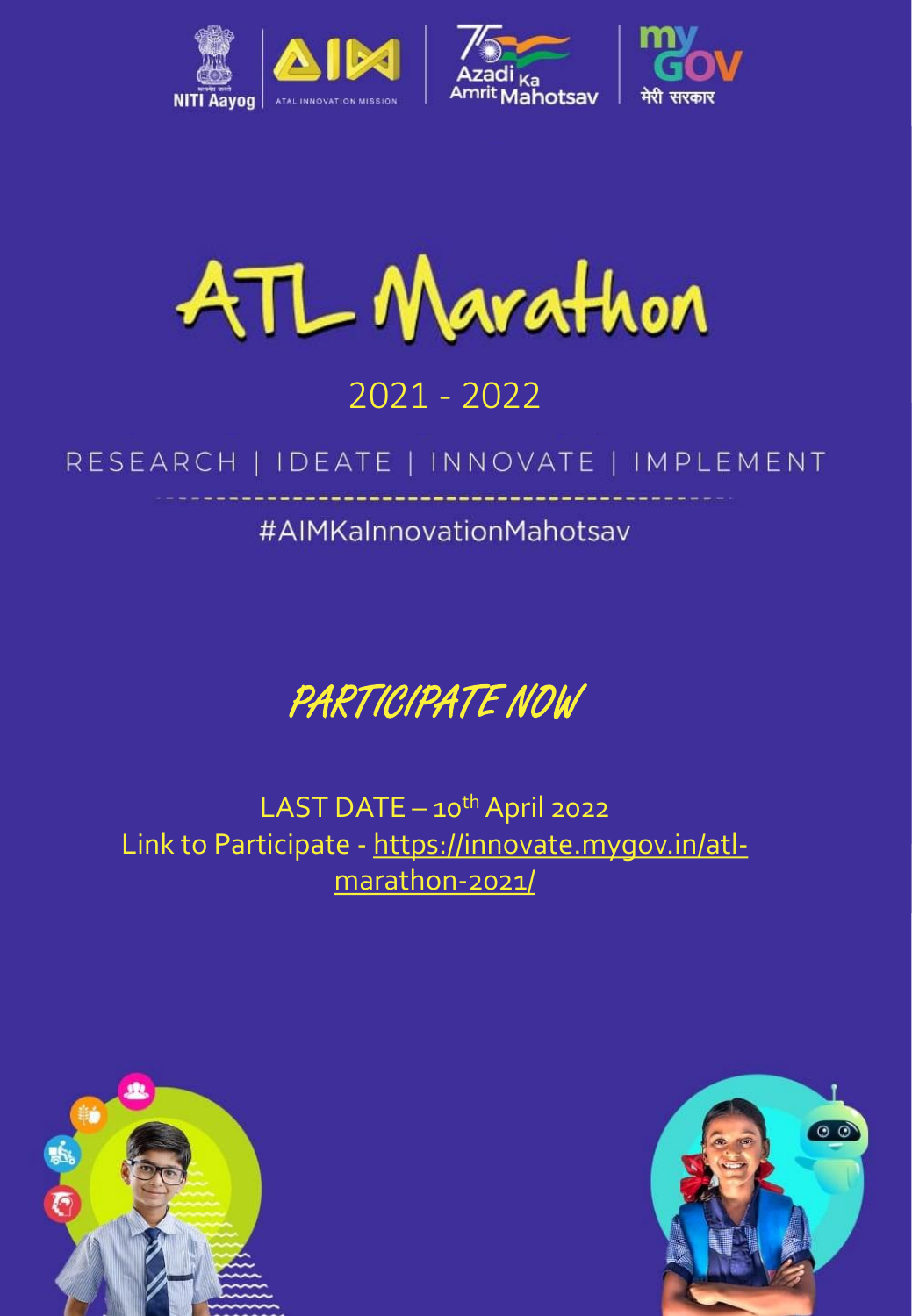# The Concept

The ATL Marathon is a national level innovation challenge, where schools identify community problems of their choice and develop innovative solutions in the form of working prototypes.

This year we celebrate the resilience, diversity and achievements of India as we begin the  $75<sup>th</sup>$ year of Independence. To commemorate this special year, ATL Marathon will draw inspiration from developing a New India with the innovation and creativity of the young minds of our country.

The Marathon will be based on the 'Strategy for New India @ 75' document by NITI Aayog. This national strategy document for New India is a detailed exposition of forty-one crucial areas of national importance for achieving the objectives for a New India by 2022-23.

ATL Marathon will adopt 4 strategy areas mentioned in the document – Healthcare & Nutrition, Education, Energy & Transportation, Social Inclusion

## What's new this year?

- o Live and Real Problem Areas Sourced from Policy Makers of Government of India
- $\circ$  Flexibility to curate and solve a ground level problem statement Students can identify any problem statement from their community under the suggested problem areas and build a solution
- o Top Innovations Flow back to Decision Makers The top innovations will be submitted back to the policy makers for possible absorption and implementation
- $\circ$  Public & Private Organisations Interlinkages Problem statements sourced from policy makers; Top innovations nurtured by Corporates+AICs

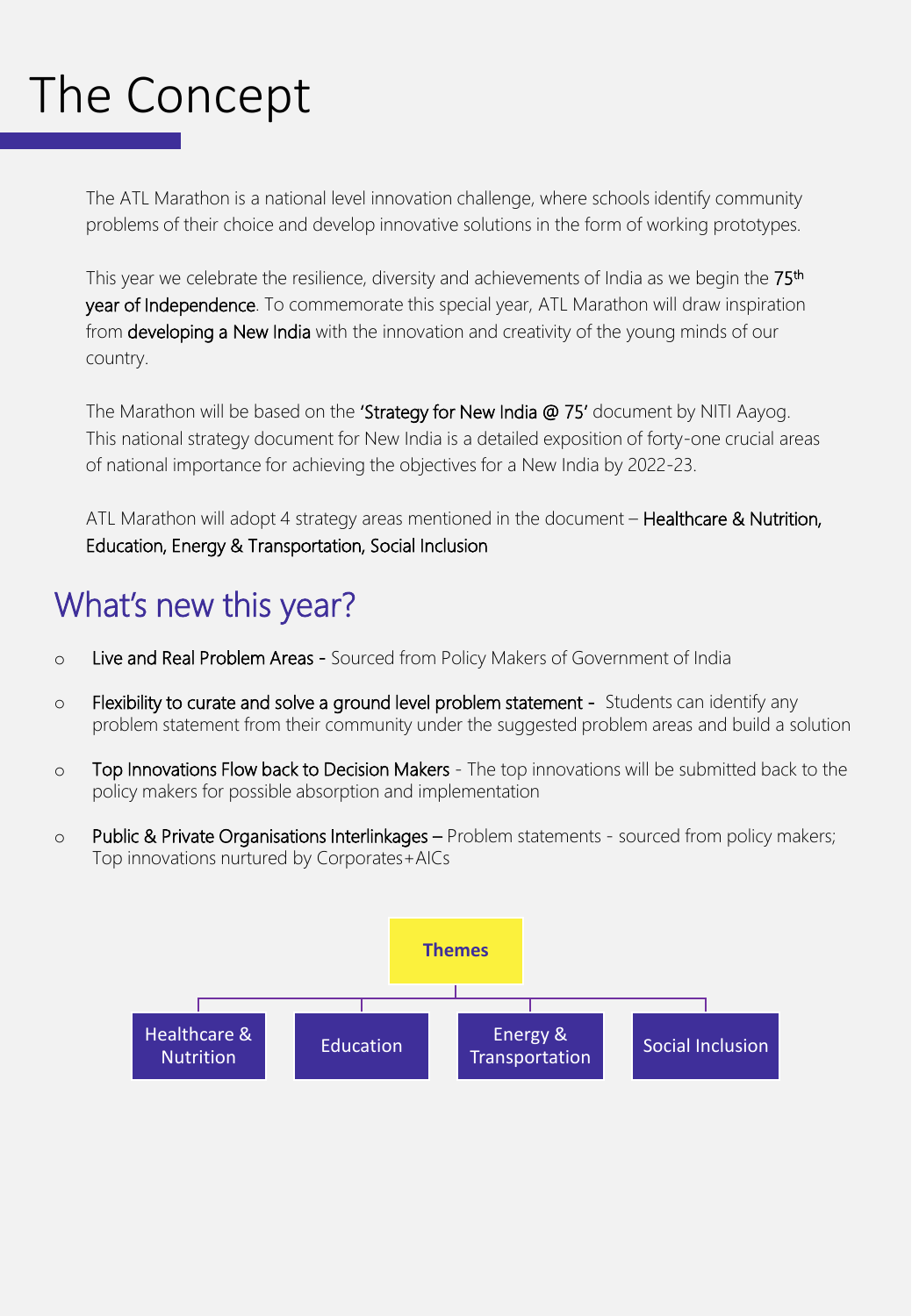# <span id="page-2-0"></span>Prizes & Awards



will win **Tablets/Digital Learning Devices** 

### **New Categories to also** win prizes





#### **TOP 300 TEAMS** will win

**Student Internship Program** 

### **Students**

- All students who participate will get a certificate of participation
- Top 10 teams per State/UT get a **certificate** of excellence
- Top 30-50 teams nationally, get the **Student Entrepreneurship Program** to take product to market

### **Teachers & Schools**

- All teachers whose students participate will get a **certificate** of participation
- Most Innovative School Award Schools that submit more than 30 entries for ATL Marathon get special recognition and certificates
- Most Inclusive School Award-
	- School that has most number of community students in their teams
	- School that has the most number of students with special needs participating in Marathon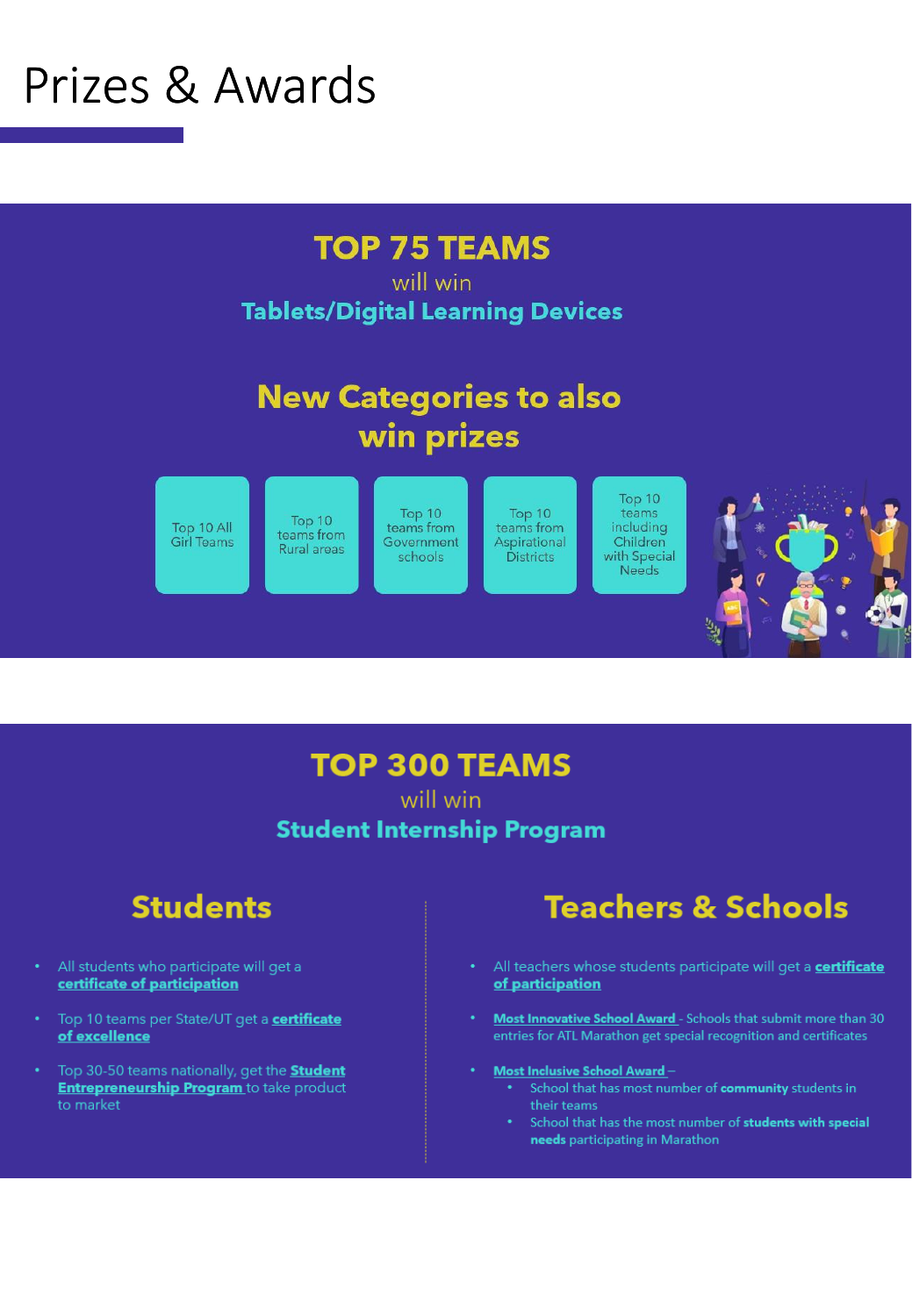# Problem Statements

Students may choose from any of the below statements or identify any other problem statement as long as it is relevant to the 4 themes

| Education                        | Innovate to create solutions to make education and learning inclusive and resilient<br>for all children - Those with no access to devices or internet (Mobiles, Laptops,<br>TVs), those that are in regions with extreme weather conditions, those with no<br>access to a school (physical or virtual) |
|----------------------------------|--------------------------------------------------------------------------------------------------------------------------------------------------------------------------------------------------------------------------------------------------------------------------------------------------------|
|                                  | Innovate to integrate soft skills (personality building, confidence etc.), technical<br>skills (digital and 21st century skills) and a mindset of innovation in the curriculum<br>for schools/colleges to ensure students have the skillsets to become successful<br>entrepreneurs or professionals.   |
| Social<br>Inclusion              | Innovate to create a sustainable model for financial inclusion which will help India<br>get closer to the goal of no poverty by providing accessible and affordable financial<br>services to all.                                                                                                      |
|                                  | Innovate to create solutions to build inclusivity in the society in terms of languages<br>and cultures so that localised access can be made possible for information related<br>to education, financial literacy and government policies/schemes                                                       |
| Energy &<br>Transport            | Innovate a system that could improve rider/driver(motorcycles, cars, trucks,<br>and/or any other vehicle)/citizen (people and animals on the road) safety and<br>prevent road accidents                                                                                                                |
|                                  | Innovate solutions that reduce the carbon footprint as well as adopt climate-<br>resilient and low-carbon strategies to enable the transition to truly sustainable<br>India                                                                                                                            |
| <b>Healthcare</b><br>& Nutrition | Innovate solutions specifically solving problems faced by patients suffering from<br>the most common diseases of India. You can choose a disease from this list or pick<br>another disease to create a solution - Diabetes, Anaemia, Tuberculosis, Malaria,<br>Typhoid or others                       |
|                                  | Innovate to build solutions to find novel ways to address health and nutrition<br>challenges such as malnutrition, obesity etc.                                                                                                                                                                        |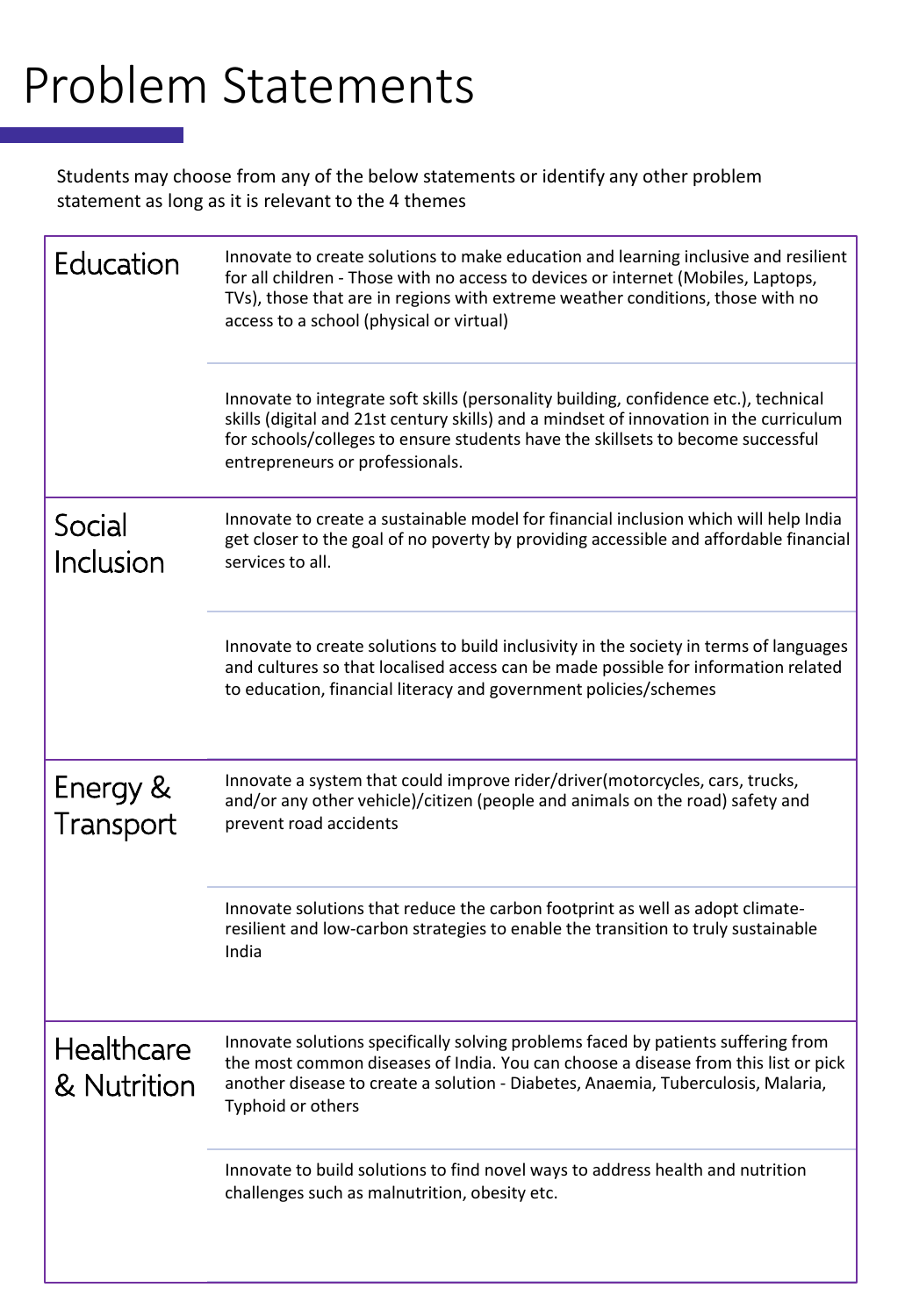# Training Videos to assist in Innovation

AIM Conducts Live Masterclass Sessions on different topics to assist students to innovate and participate in ATL Marathon.



A few topics covered are – Design Thinking, Python Programming, Artificial Intelligence, Game Development, 3D Modeling, Hardware Prototyping

Watch the playlist of videos here

https://youtube.com/playlist?list=PLe [8QoqrwXb4TON5jj1CElkpRu1KOBCxp](https://youtube.com/playlist?list=PLe8QoqrwXb4TON5jj1CElkpRu1KOBCxpR) R

# Milestones of Marathon

Students vote on the most relatable problem area Most popular problem areas for each theme are published Submit the Innovation Prototype & Implementation Plan LAST DATE - 10<sup>th</sup> APRIL 2022 Evaluations by esteemed jury Top teams nationally and state wise are announced Top National teams attend a 6-8 week SIP by Partners & AICs Top SIP teams attend 11 month SEP